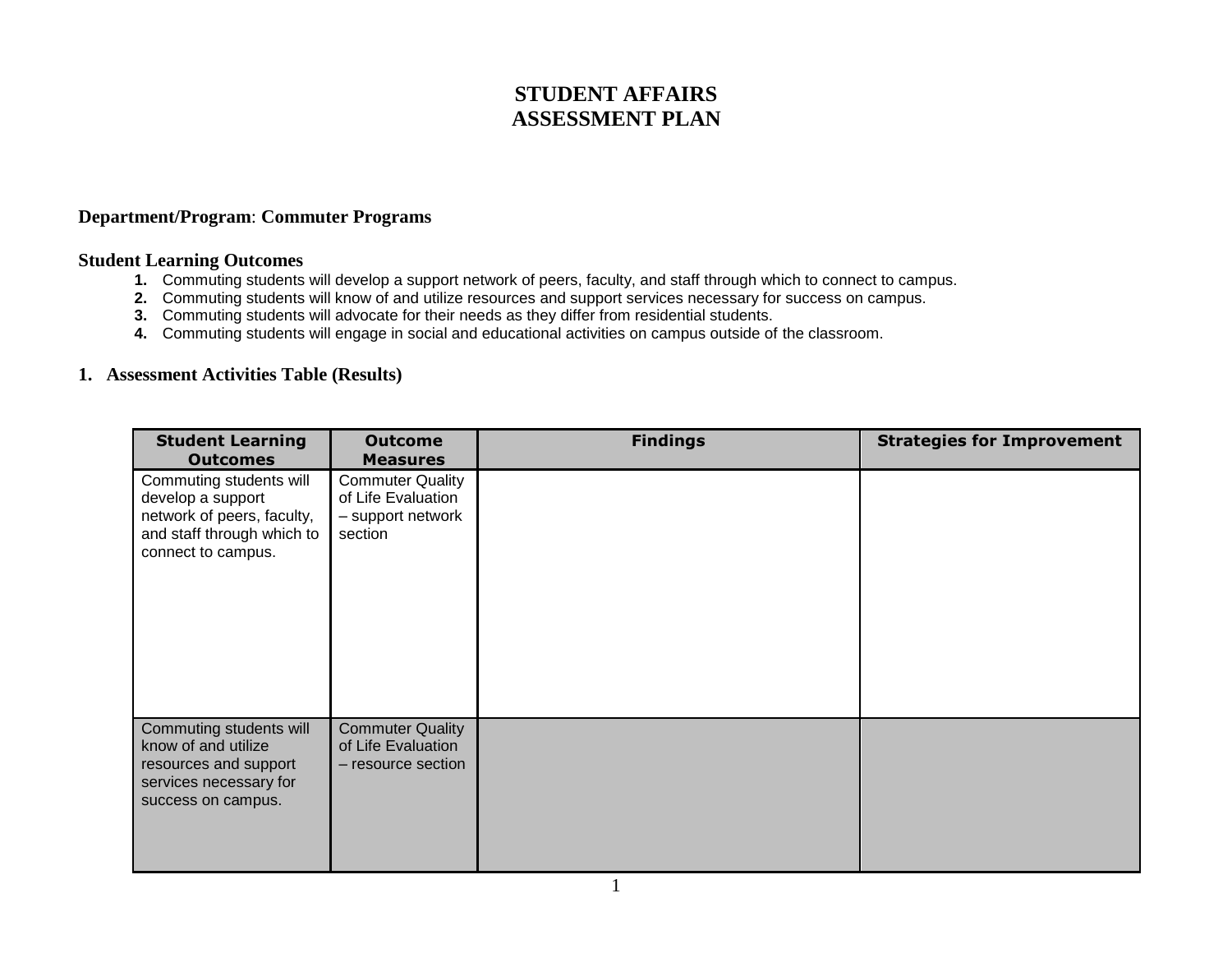| Commuting students will<br>advocate for their needs<br>as they differ from<br>residential students.                 | <b>Commuter Quality</b><br>of Life Evaluation<br>- advocacy<br>section   |  |
|---------------------------------------------------------------------------------------------------------------------|--------------------------------------------------------------------------|--|
| Commuting students will<br>engage in social and<br>educational activities on<br>campus outside of the<br>classroom. | <b>Commuter Quality</b><br>of Life Evaluation-<br>involvement<br>section |  |